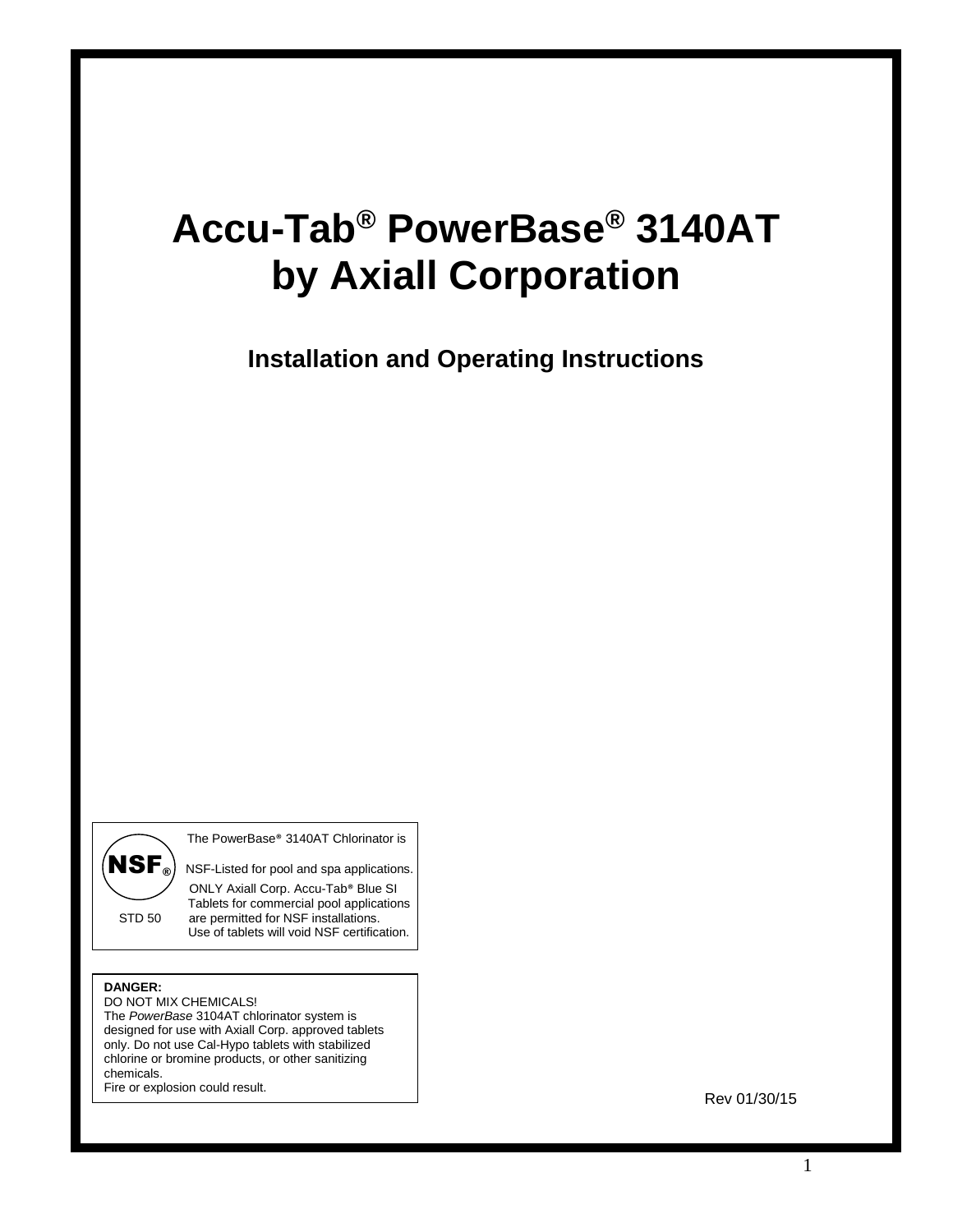### **Description**

The *Accu-Tab PowerBase* 3140AT chlorination system incorporates an Axiall Corporation chlorinator into a compact plug and play system. Included in the system is an integrated, level controlled solution tank, solenoid valve and a centrifugal pump. The flow rate through the chlorinator is controlled by a manually adjusted valve located on the inlet of the chlorinator. The solution tank level is controlled by a float valve and a high-level safety switch.

Overflow protection is standard. Two additional level switches in the top area of the Solution Tank will cause the pump to turn on/off as needed.

The chlorination system is designed for use ONLY with Axiall *Accu-Tab* Blue SI tablets utilizing the Axiall erosion feeder technology that erodes only the bottom layer of tablets on the sieve plate, while keeping tablets above the sieve plate dry and ready for use. Tablets other than Axiall *Accu-Tab* Blue SI tablets will have different delivery rates, resulting in improper chlorine delivery.

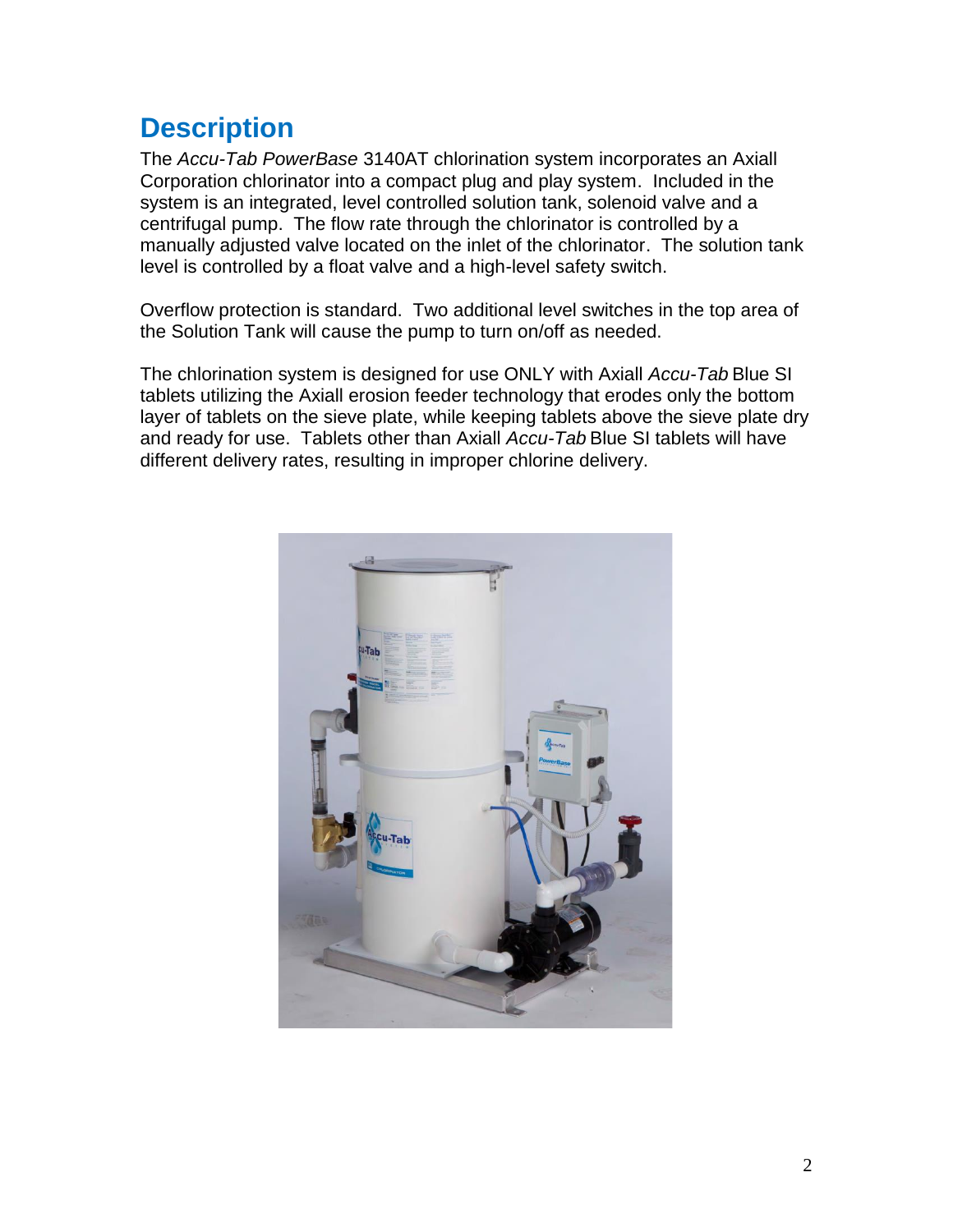### **Installation Instructions**

- 1.Uncrate, remove from pallet, and check for damage that may have occurred during shipping.
- 2. Locate chlorinator in adequately ventilated area and on level ground. If system is in area subject to standing water, then system should be raised above standing water. Adjust leveling feet as necessary.



3. All systems are tested in full operation at the factory, however fittings may loosen during shipping. Before Installing System, hand-tighten all fittings and pipe unions. The inlet bracket will need to be attached w/the provided screws.



Inlet Outlet

- 4. Use 2" piping for the chlorinator inlet and outlet piping to ensure ample supply of water. Use isolation valves at main system connections.
- 5. Install the check valve on the discharge line from the chlorinator.
- 6. Connect cords to proper power source and controller source. Plugs are labeled.



NOTE: IF A HIGH PRESSURE WEBTROL PUMP IS ORDERED, A LARGER CAPACITY PUMP CONTACTOR IS INSTALLED IN THE ELECTRICAL BOX AND NO CORD/PLUG IS PROVIDED AS A 25 AMP CIRCUIT IS REQUIRED.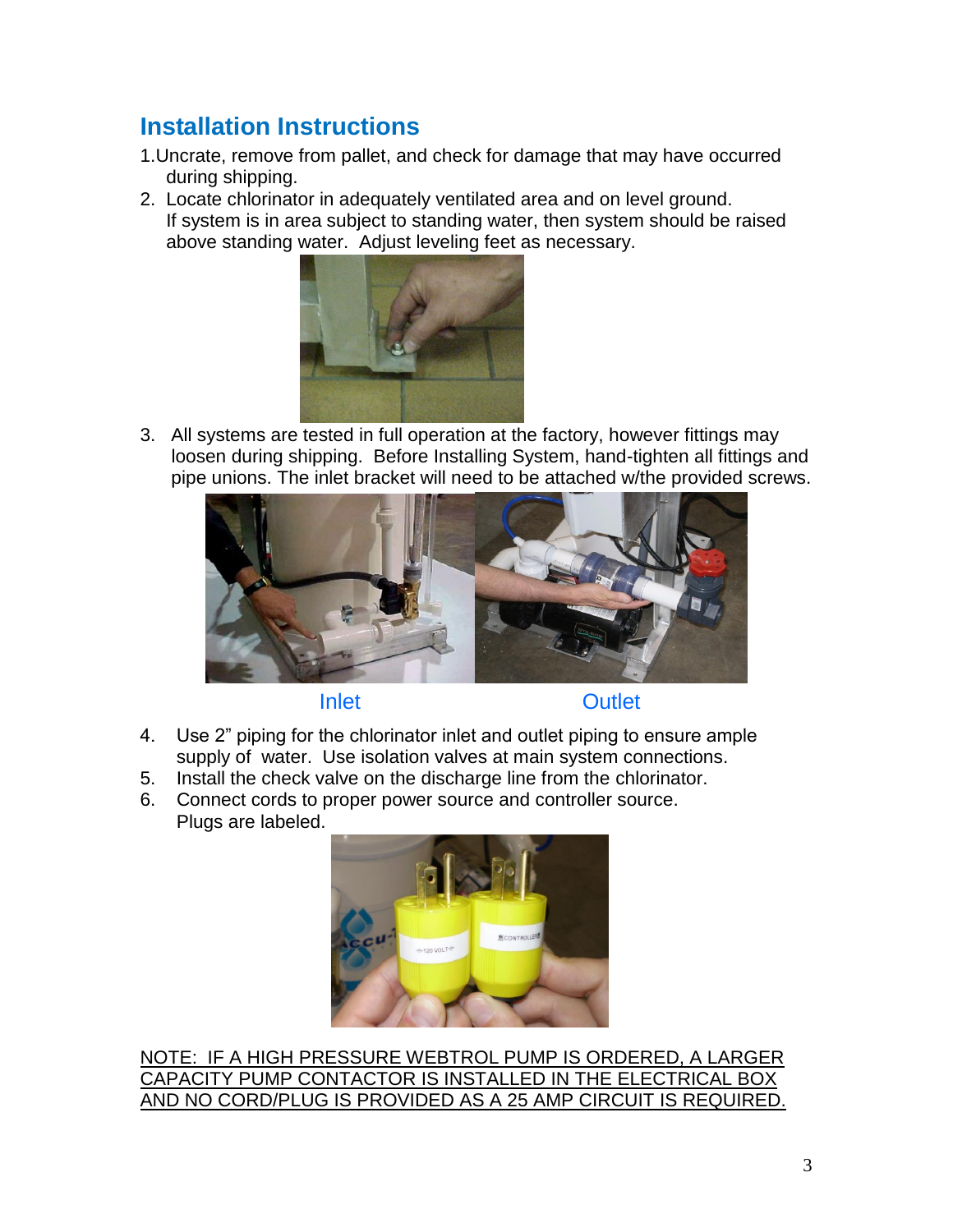- 7. Once the power and water input and output connections are in place, open isolation valves and check for leaks. Supply water will begin filling the tank through the float valve. This will automatically prime the pump. (Any air initially in the pump will vent into the solution tank through the blue prime line.)
- 8. Turn system on using the chemical controller
- 9. Open the pump discharge valve slightly to start water flow through system.
- 10. Open inlet valve and set to desired flow rate.
- 11. Slowly, and in small increments, continue to open the discharge valve, and adjust inlet valve as necessary to get desired inlet flow.
- 12. Make incremental changes to the discharge valve until the tank water level drops and stabilizes at approximately ¾ tank level.



- 11. Turn the system OFF and ON several times, allowing it to operate for several minutes each time. Check all connections for leaks; make sure the delivery pump suction always remains covered with water.
- 12. To begin chlorinating, remove the chlorinator lid and fill the Chlorinator with ACCU-TAB® Blue SI Tablets.
- 13. Check the system daily for leaks and proper operation of all components.
- 14. Adjust the flow rate through the chlorinator by adjusting the chlorinator adjustment valve.

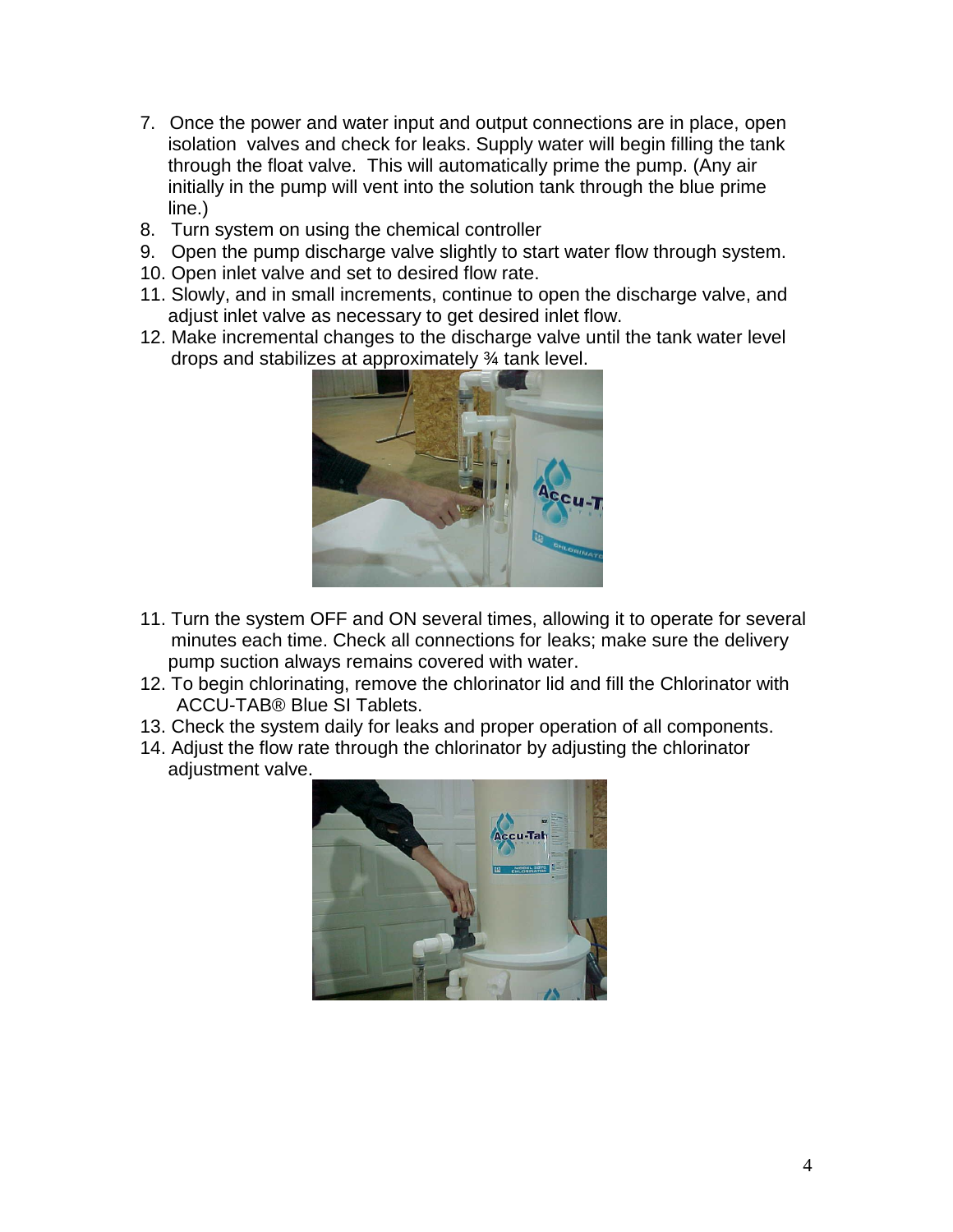## **Installation Example:**



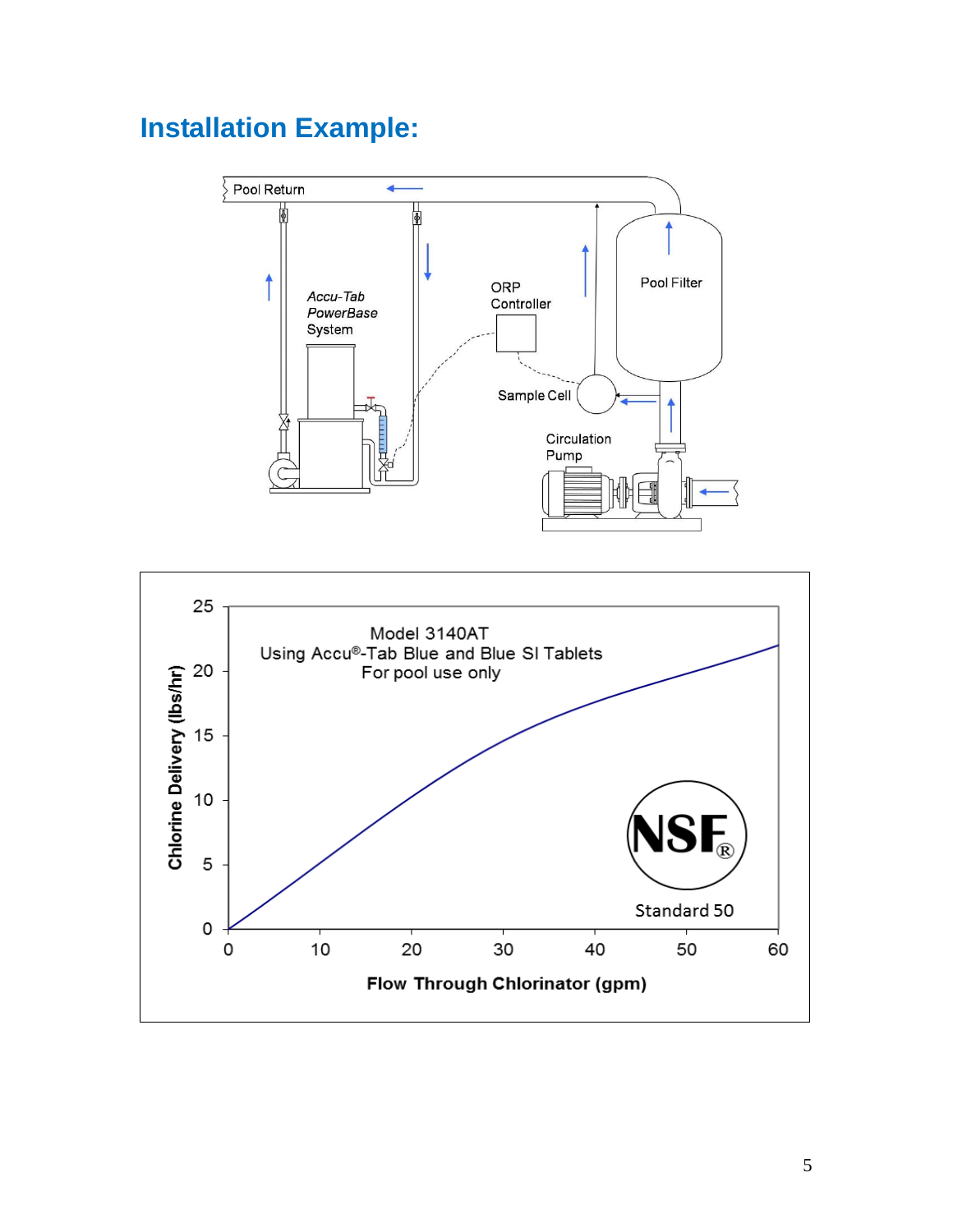### **Operation**

- 1. Remove lid from chlorinator and fill with the appropriate amount of *Accu-Tab* Blue SI tablets. Add no more than the amount of tablets that will be used within one week.
- 2. Check pool water for desired chlorine level and adjust flow through chlorinator as needed.
- **NOTE:** When pool water circulation stops, flow to chlorinator will stop. This will stop chlorine delivery.

## **Adding Tablets**

- 1. Tablets may be added while the system is running. Take care to protect eyes, skin, clothing and other equipment from splashing. Do not inhale fumes.
- 2. Remove lid and add *Accu-Tab* Blue SI tablets.
- 3. Replace lid.

### **Balancing the Solution Tank Level**

#### **Tank Runs Low**:

- 1. Slowly, and using small increments, close the Discharge Control Valve.
- 2. Make incremental changes to the Discharge Control Valve until the Solution Tank water level rises and stabilizes at approximately  $\frac{1}{2}$  to  $\frac{3}{4}$  level.

#### **Tank Runs High:**

- 1. Slowly, and using small increments, open the Discharge Control Valve.
- 2. Make incremental changes to the Discharge Control Valve until the Solution Tank water level drops and stabilizes at approximately  $\frac{1}{2}$  to  $\frac{3}{4}$  level.
- 3. If level will not drop, begin reducing the water flow to the Chlorinator. If this results in low chlorine residuals, contact Axiall Technical Service at 855-934-3570 for assistance.

### **System Cleaning**

Over time the chlorination system may develop a scale build-up. This should be cleaned on a periodic basis, up to twice per year. If scale formation is severe, more frequent cleanings may be necessary. Cleaning may be accomplished by soaking the chlorinator with a dilute acid solution according to the instructions below.

Preparation for cleaning

- 1. Prepare 2 gallons of muriatic acid.
- 2. **Always use** appropriate safety equipment while servicing the unit or handling chemicals.
- 3. Clean the feeder in a well-ventilated area. Chlorine gas may be released during the cleaning process.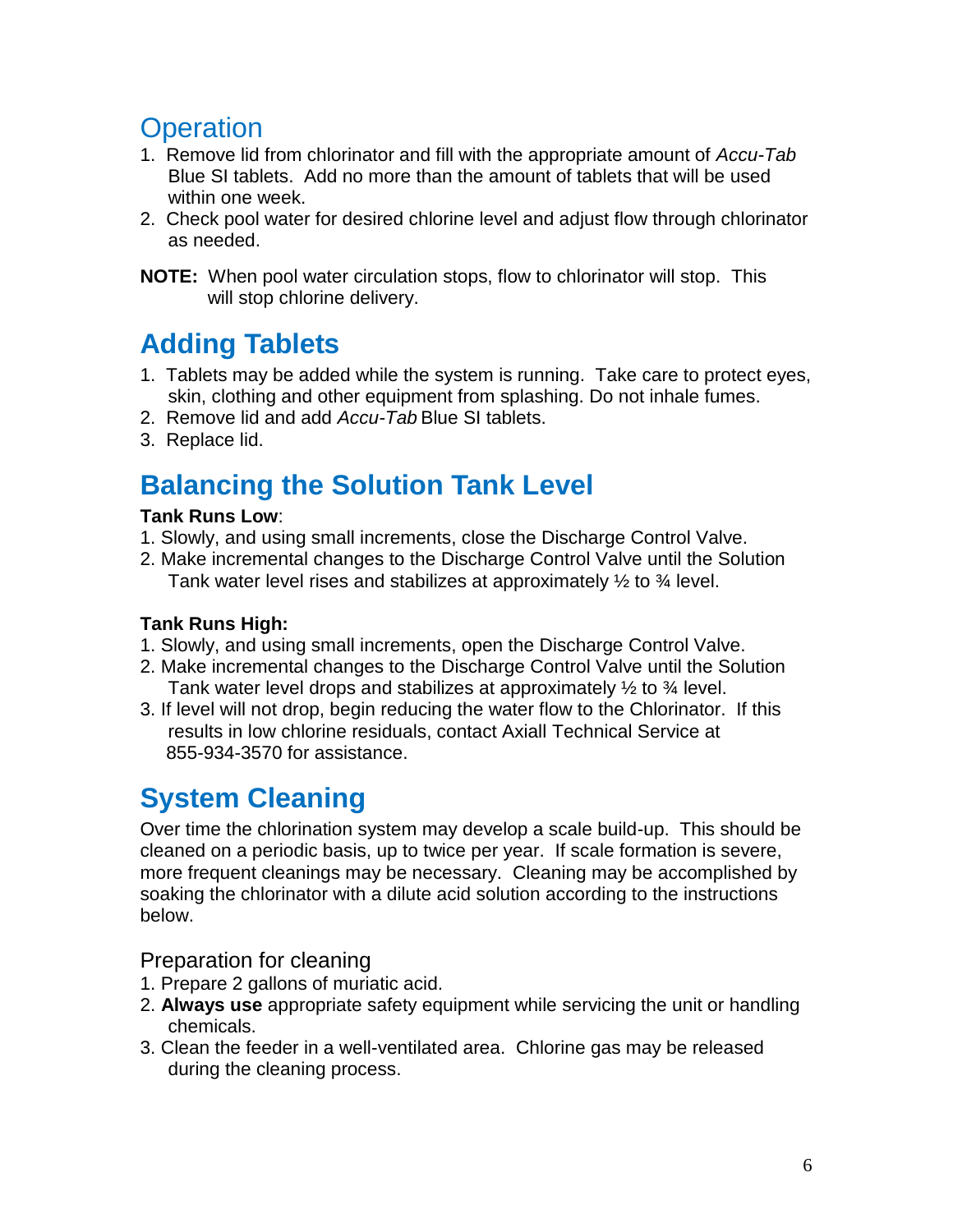#### Cleaning procedure

- 1. Turn system off.
- 2. Open lid and remove all tablets. Use proper protective equipment when handling chemicals.
- 3. Switch system on to begin flushing the system.
- 4. Wash out the feeder with a hose to remove remnants of tablets and loosen scale.
- 5. Operate system until normal solution tank level is achieved. Switch system off.
- 6. Close inlet and outlet isolation valves.
- 7. Very carefully, pour the acid into the upper chlorinator to dissolve scale. It may be necessary to pour directly on the inside walls to remove any scale above the water level. **Always add acid to water, never add water to acid.**
- 8. Let soak for 30 minutes. As acid dissolves scale, carbon dioxide will be released, and foaming will occur. If any tablets were left in the feeder, **chlorine gas may also be released.**
- 9. Turn system on to start acid circulation through the blue tubing. Circulate for 10 minutes.
- 10. Open all valves to begin purging acid from system.
- 11. Wash the walls and sieve plate of the feeder with a hose to remove all acid residue. Chlorine gas may be released if any acid remains in the system.
- 12. Allow feeder to flush water for 30 minutes.
- 13. Turn system off. System is ready for operation.

#### **Annual Preventative Maintenance**

- 1. Clean the system as outlined above once per year
- 2. Float Valve must be free to move. Replace piston if necessary.
- 3. Disassemble Solenoid Valve and clean out debris and make sure small orifices are clear
- 4. Disassemble Discharge Check Valve and soak in muriatic acid solution if necessary.

### **Winterizing**

- 1. Clean chlorination system following instructions below.
- 2. Close inlet isolation valve and operate pump until no more water can be pumped out.
- 3. Shut system down and close the outlet isolation valve.
- 4. Siphon any remaining water from the solution tank.
- 5. Remove any debris from the chlorinator or solution tank.
- 6. Open the bottom drain on the pump.
- 7. Drain water from feed and discharge lines.
- 8. Make sure no water remains in the pump, chlorinator, pipe line, or solution tank to prevent freezing over the winter.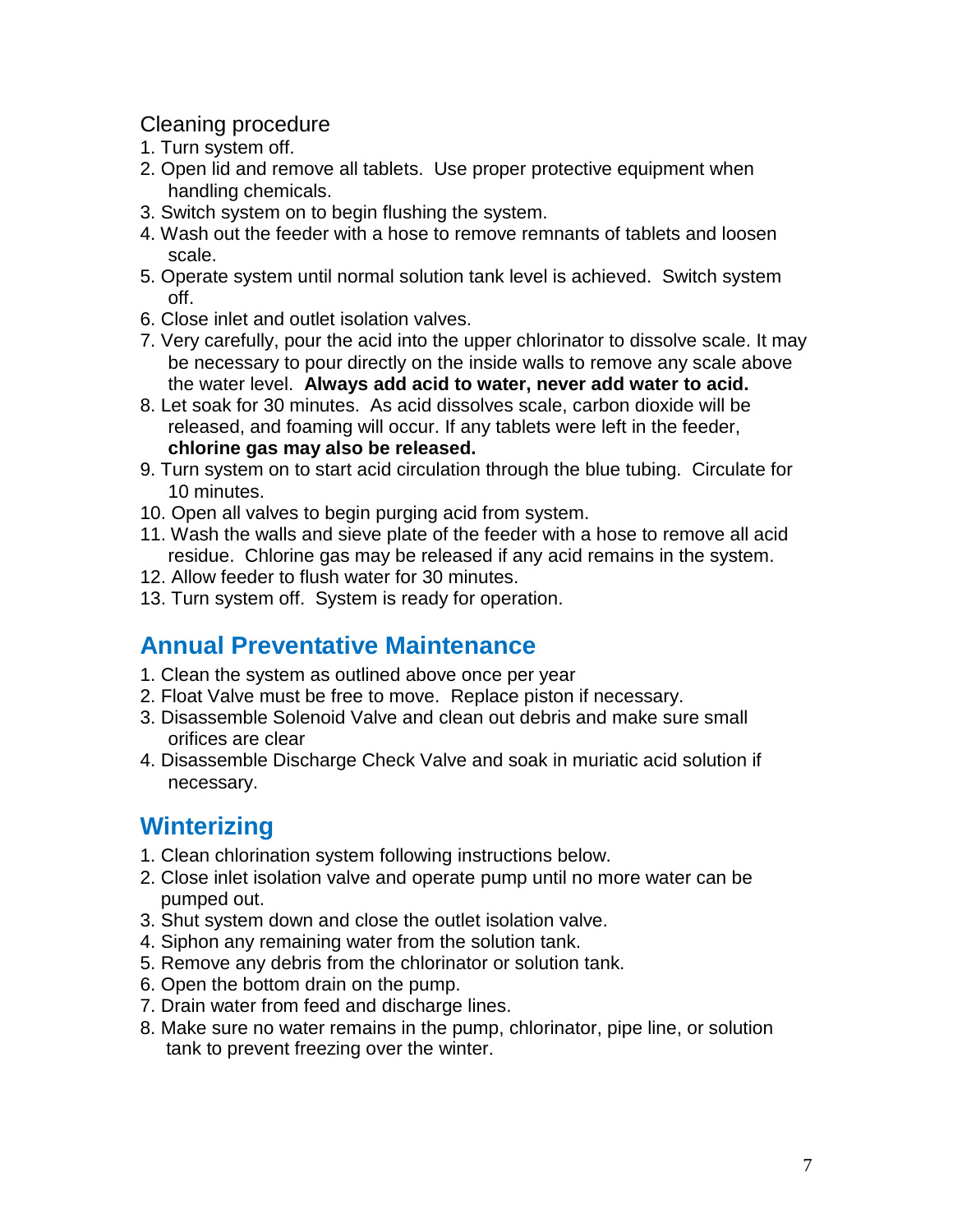### **Troubleshooting**

#### A.Solution Tank fills and continuously overflows when system shuts down.

- 1. Solenoid Valve has failed in the open position
- 2. Discharge Check Valve has failed in the open position
- 3. Float Valve has failed in the open position

#### B.Solution Tank fills and overflows slightly, but does not continue indefinitely.

Level in the Solution Tank is too high during operation. Slightly open up the Discharge Control Valve to increase the flow rate through the Solution Delivery Pump. Refer to "Solution Tank Leveling" section for Solution Tank leveling instructions or adjust float valve to operate at lower level.

#### C.Solution Tank overflows when system is running

- 1. The system is not balanced. Refer to "Solution Tank Leveling" section for Solution Tank leveling instruction.
- 2. High Level Switch may have failed

### D.Solution Tank continually runs low level/empty, causing Solution Delivery Pump to lose prime.

- 1. Float Valve not operating properly
- 2. Solenoid Valve failure
- 3. Improper Solution Tank leveling

#### E.Solenoid cycles ON and OFF while system is running.

- 1. System is not balanced. Slightly open up the Discharge Gate Valve to increase the flow rate through the Solution Delivery Pump or reduce flow to the chlorinator.
- 2. Refer to "Balancing the Solution Tank Level" section.

#### F.Solution delivery pump does not pump when analyzer calls for chlorine.

- 1. Check internal circuit breaker
- 2. Check analyzer output signal voltage—120 Volts. To confirm that the problem is not the analyzer, unplug the "Controller" plug from the analyzer and plug it directly into a known 120v source. If the pump starts, then the analyzer may be responsible for the malfunction.
- 3. Check pump contactor voltage—120 volts. Confirm that the contactor "pulls in" when the analyzer signal is engaged. If the contactor "pulls in" and the pump does not start, pump motor may be bad.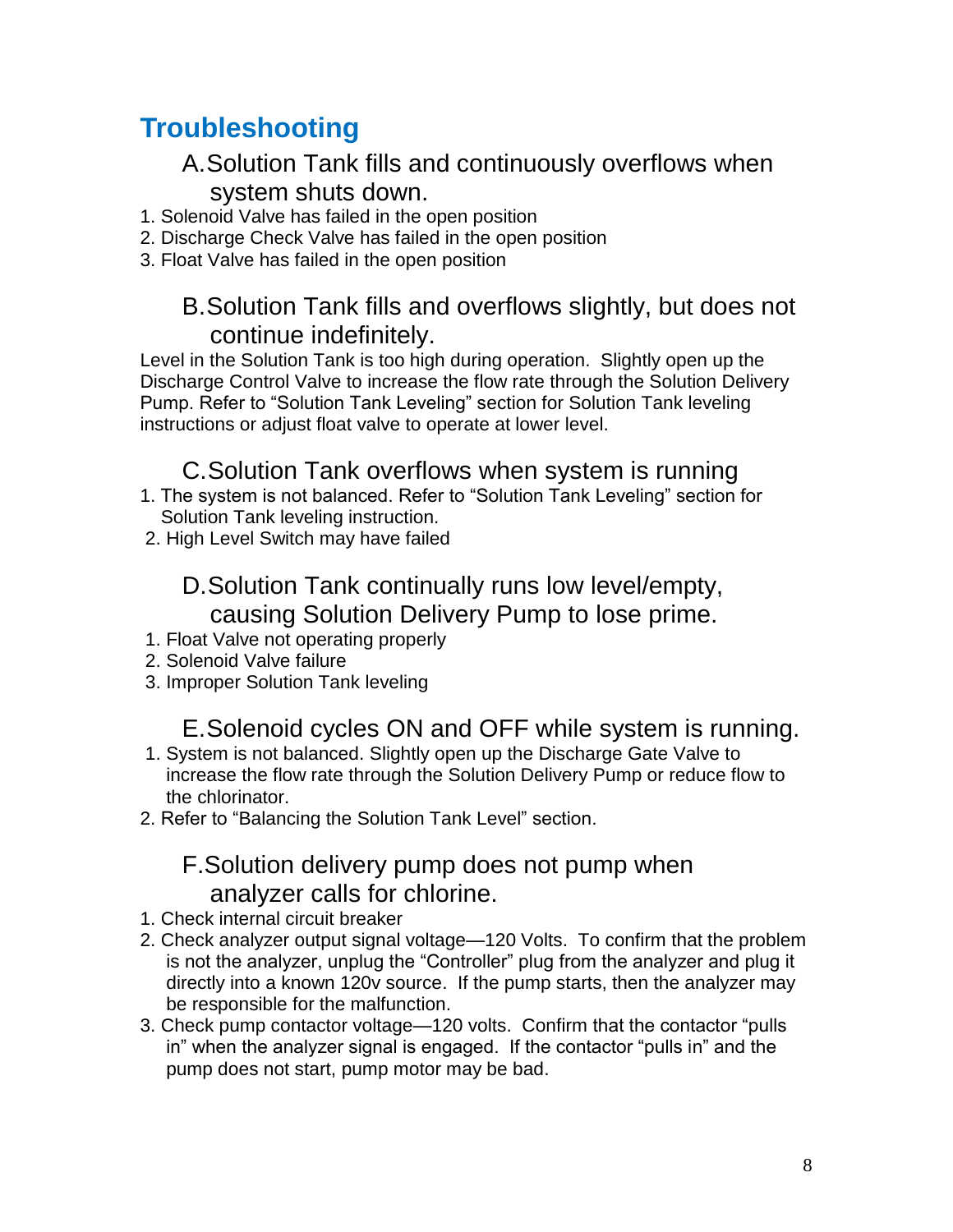- G.Solenoid valve does not open to allow flow through the chlorinator.
	- 1. Check analyzer output signal voltage—120 Volts. To confirm that the problem is not the analyzer, unplug the "Controller" plug from the analyzer and plug it directly into the wall. If the solenoid opens, then the analyzer may be responsible for the malfunction.
	- 2. Confirm that the coil is "actuating." The coil may be burned out evident by a tar-like substance oozing out of the coil body. If it warms up and the does not work, then the problem is inside the solenoid valve.
	- 3. Take solenoid valve apart. Be careful not to lose the small gaskets that seal the main body to the cover. Check for debris or build-up inside the solenoid valve and under the shaft.

#### H. Pump is running but not pumping solution

- 1. Confirm that the solution tank is full. The pump may have lost prime. Start and stop the unit to allow water to flow back into the pump.
- 2. Discharge pressure may be too high. If the pressure is above 20 psig, the standard pump will not work.



### **Electrical Drawing—Base System**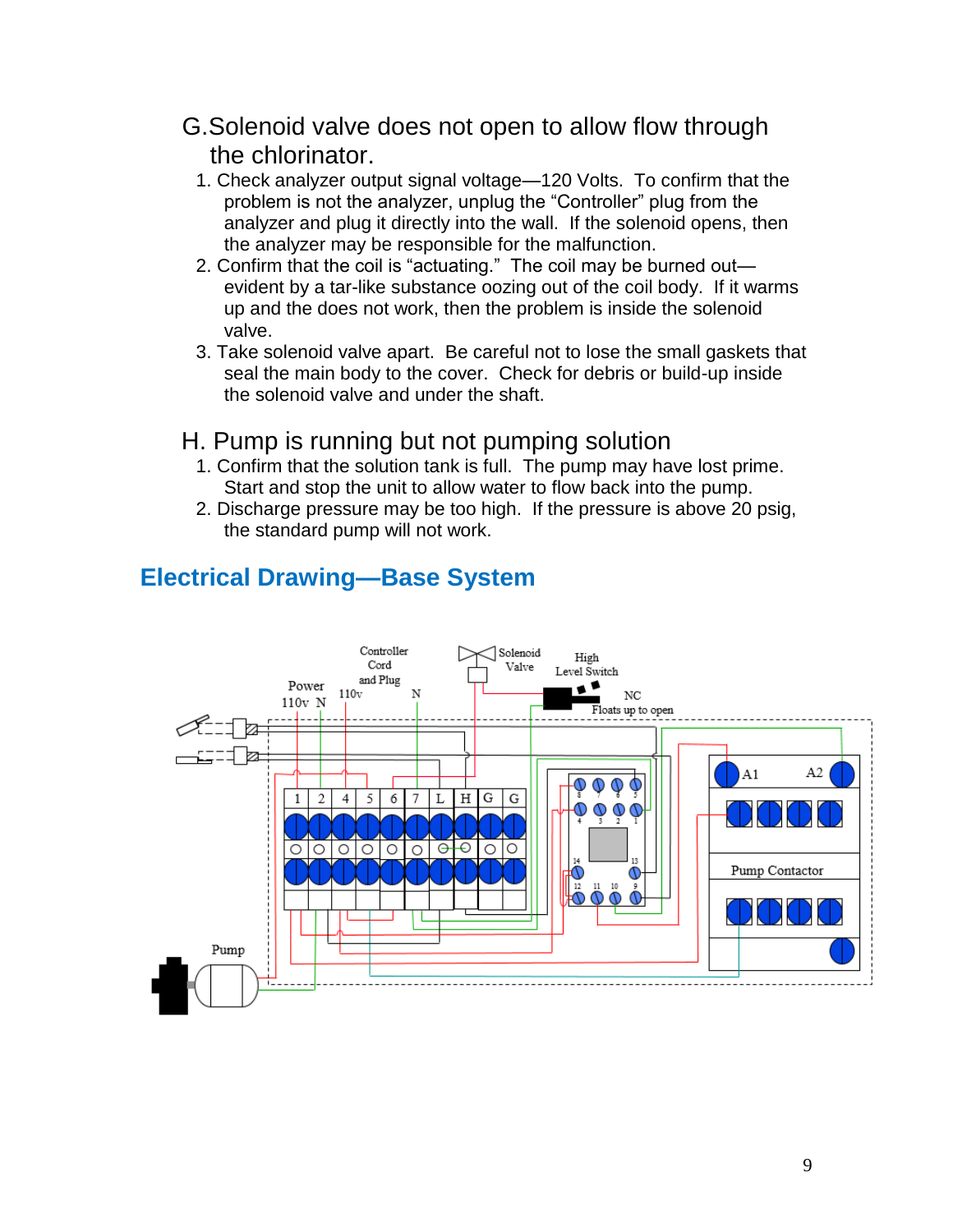

If a chemical controller is not used, remove control cord and install jumpers between: Terminal #1 & #4 Terminal #2 & #7

The controller cord should be removed.

| to open<br>└──<br><b>Electrical Drawing</b> |                        |                      |
|---------------------------------------------|------------------------|----------------------|
| Pump                                        | <b>HHL Pump Switch</b> |                      |
|                                             |                        |                      |
|                                             |                        |                      |
|                                             |                        |                      |
| <b>PowerBase Replacement Parts</b>          | <b>PurAqua Part #</b>  | <b>Axiall Part #</b> |
| Hayward $1\frac{1}{2}$ HP Pump              | <b>PAPP1500</b>        | 9500080              |
| Seal for Hayward Pump                       | SPX1250XZ2C            |                      |
| Webtrol $1\frac{1}{2}$ HP Pump              | <b>PC150R</b>          | 9500185<br>Option    |
| Seal for Webtrol Pumps                      | 70X130-M               | Option               |
| $1\frac{1}{2}$ " Solenoid Valve             | PASV150B               | 9500001              |
| <b>Pump Contactor</b>                       | NC1-1810-120V          | 9500145              |
| $1\frac{1}{2}$ " Inline Flow Meter          | F-42050LN              | 9500002              |
| Level Switch                                | M8710                  | 9500084              |
| 1 1/2" Discharge Swing Check Valve          | S1720C-15              | 9500077              |
| 1 1/2" Solenoid Valve Rebuild Kit           | PASV150BK              |                      |
| Solenoid Replacement Coil                   | D100P3                 | 9500156              |
| $1\frac{1}{2}$ " Gate Valve                 | GVG-1500-S             | 9500006              |
| $1\frac{1}{2}$ " Inlet Filter               | $1 - 1/2 - 60 - F$     | 9500000              |
| 1" Kerick Float Valve                       | <b>PS-100SS</b>        | 9500007              |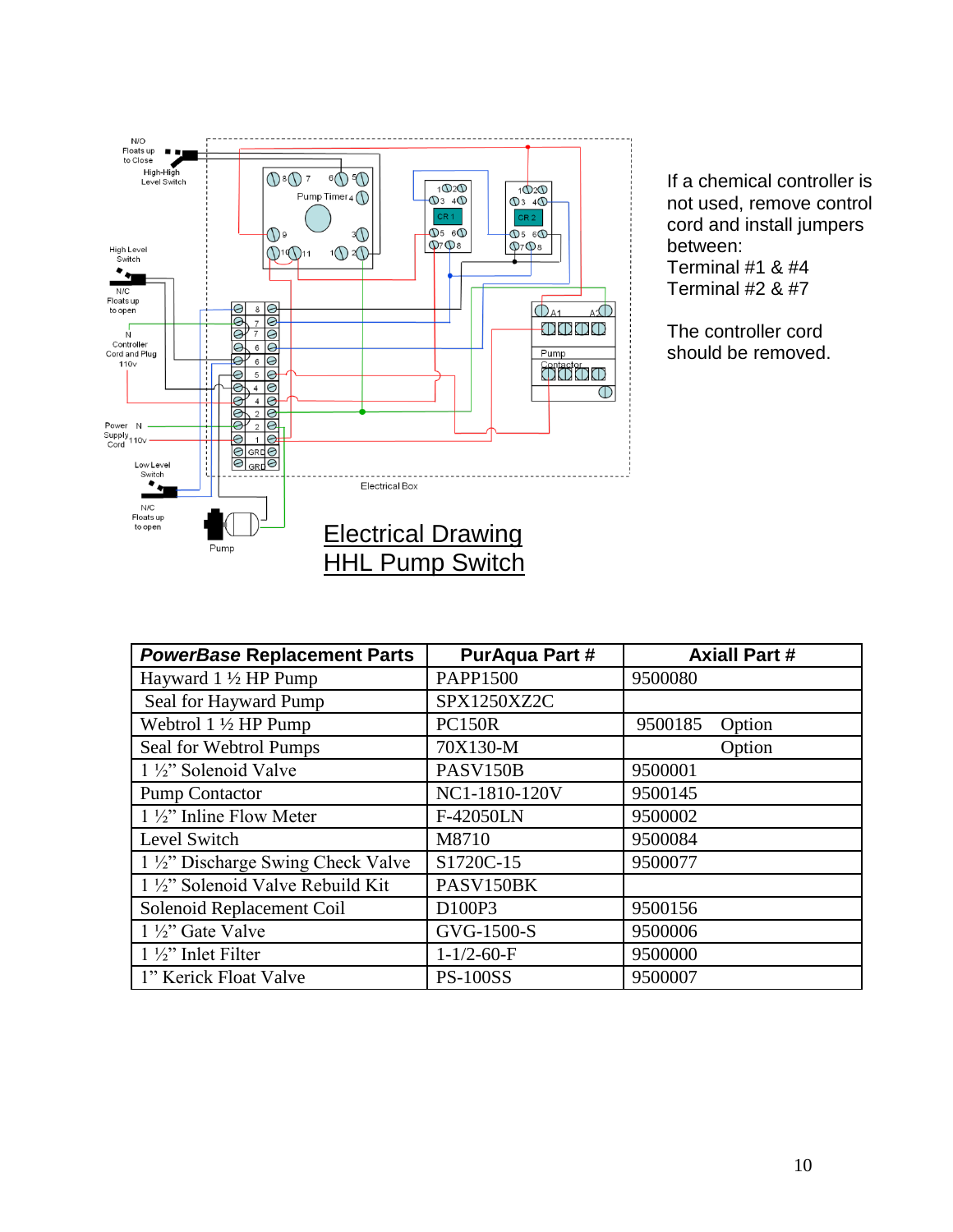

PurAqua Part #: PAPP1500 Pump Frame: R48Y Amp rating: 15 amps

*For other questions, contact Axiall Technical Service (855-934-3570) for assistance*